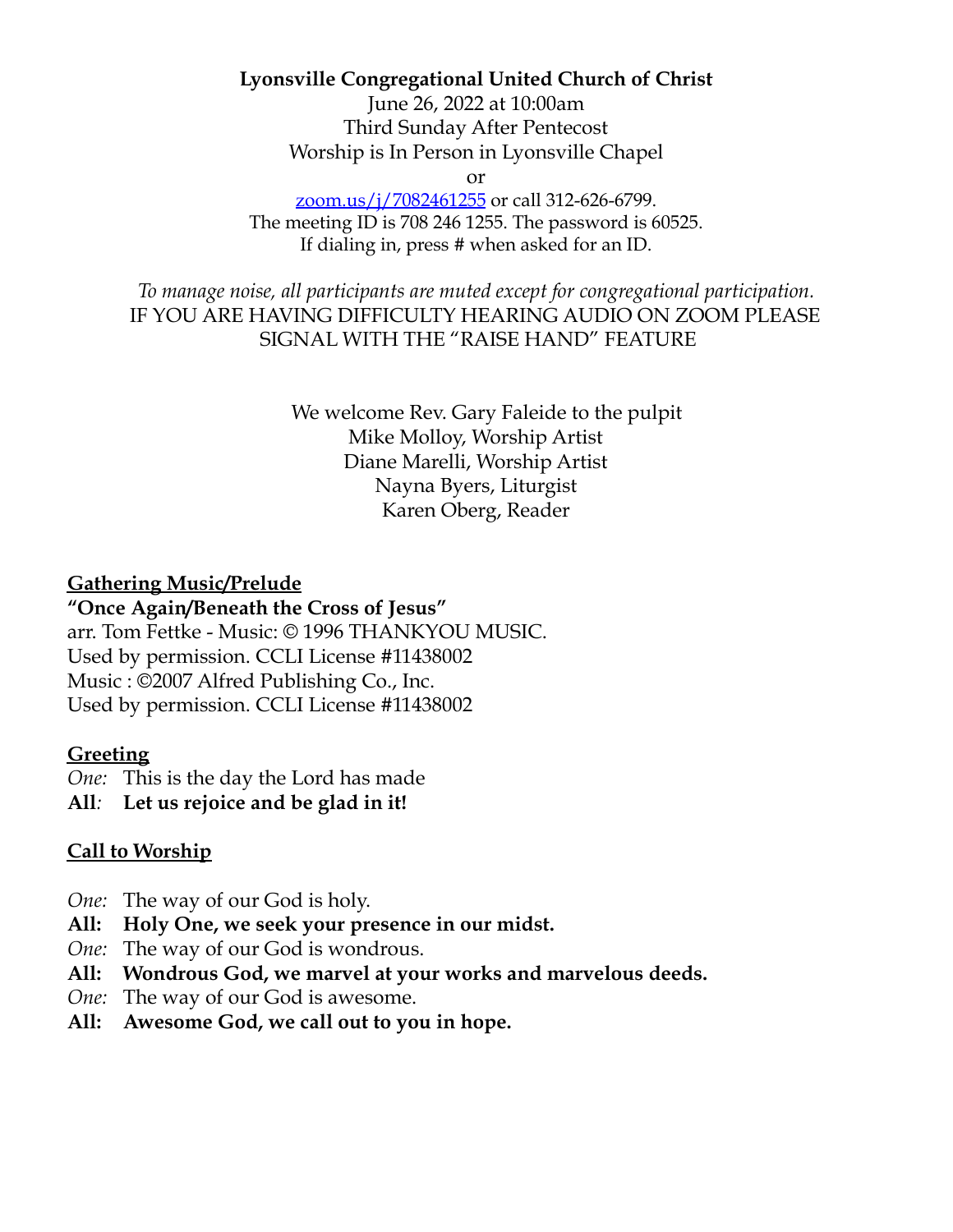### **Opening Song "Love Divine, All Loves Excelling"** Glory to God Hymnal #366, (Public Domain)

Love divine, all loves excelling, Joy of heaven, to earth come down, fix in us thy humble dwelling; all thy faithful mercies crown. Jesus, thou are all compassion; pure, unbounded love thou art; visit us with thy salvation; enter every trembling heart.

Breathe, O breathe thy loving Spirit into every troubled breast; let us all in thee inherit; let us find the promised rest. Take away the love of sinning; Alpha and Omega be; end of faith, as its beginning, set our hearts at liberty.

Come, Almighty, to deliver; let us all thy life receive; suddenly return, and never, nevermore thy temples leave. Thee we would be always blessing, serve thee as thy hosts above, pray, and praise thee without ceasing, glory in thy perfect love.

Finish then thy new creation; pure and spotless let us be; let us see thy great salvation perfectly restored in thee: changed from glory into glory, till in heaven we take our place, till we cast our crowns before thee, lost in wonder, love, and praise.

# **Passing the Peace**

- *One*: The peace of Christ be with you.
- **All**: **And also with you.**
- *One:* Please greet your neighbors. (*Pause for greeting)*
- *One:* Let us take a moment of silence to invite God's peace to wash over us.

**Morning Prayer** Rev. Gary Faleide

Galatians 5:1, 13-25, Luke 9:51-62

# **The Word in Music**

**"Oh How Good It Is"**

Keith Getty, Kristyn Getty, Ross Holmes, Stuart Townend Words & Music © 2012 Getty Music Publishing, Parakeet Boots Music, Townend Songs, Printed and Streamed with permission. CCLI License #11438002.

**Scripture Reading Karen Oberg, Reader** Karen Oberg, Reader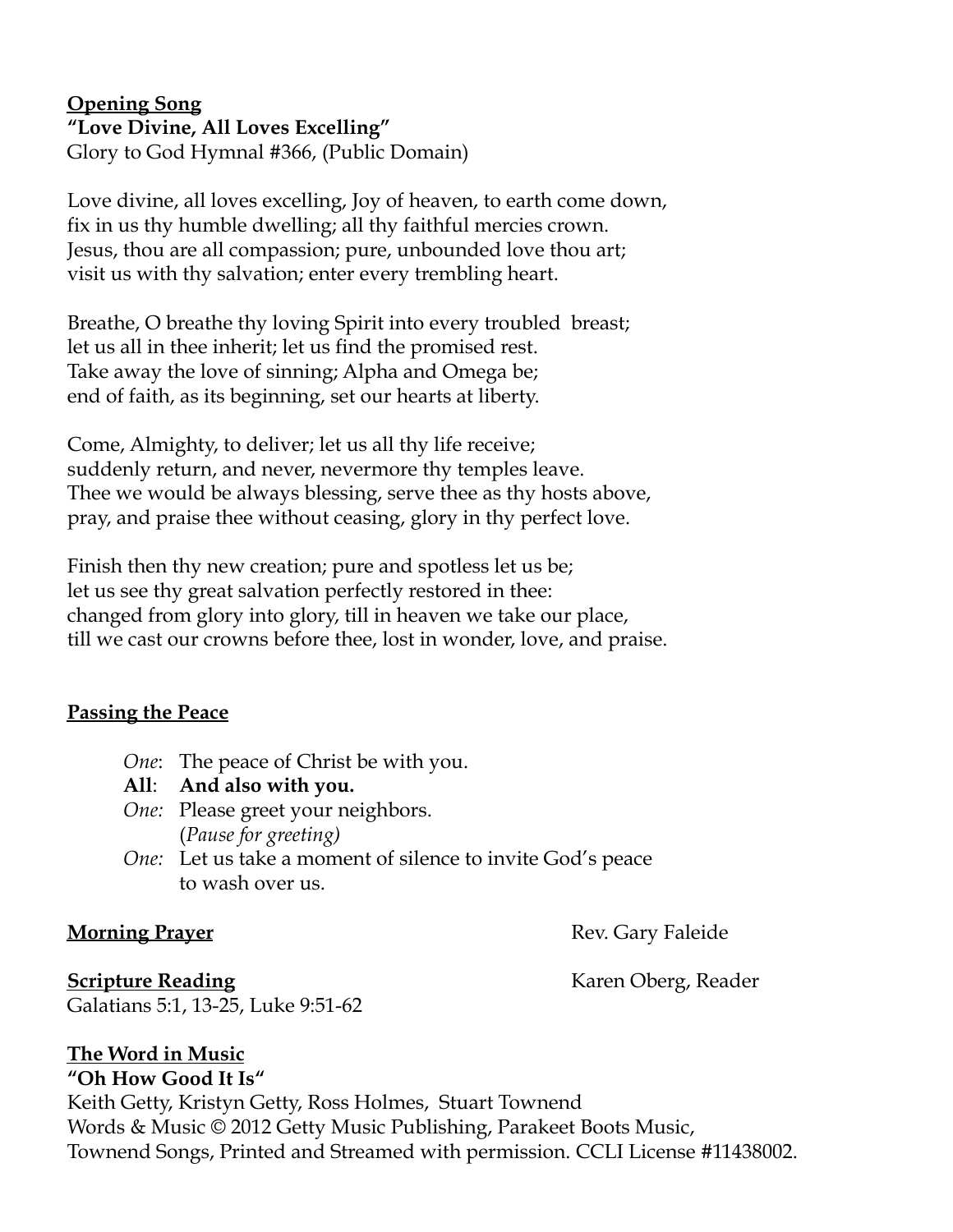**Sermon** Rev. Gary Faleide **"So we don't bury the dead?"**

### **Reflection Song**

**"I've Got Peace Like a River"** Glory to God Hymnal #623 Public Domain

I've got peace like a river; I've got peace like a river; I've got peace like a river, in my soul. I've got peace like a river; I've got peace like a river; I've got peace like a river, in my soul.

I've got joy like a fountain; I've got joy like a fountain; I've got joy like a fountain, in my soul. I've got joy like a fountain; I've got joy like a fountain; I've got joy like a fountain, in my soul.

I've got love like an ocean; I've got love like an ocean; I've got love like an ocean in my soul. I've got love like an ocean; I've got love like an ocean; I've got love like an ocean in my soul.

#### **Prayers of the Church**

# **The Lord's Prayer**

#### **Offering our Gifts and Prayers**

#### **Invitation**

**Online Giving: lyonsvillechurch.org/donate** OR via the "Realm Connect" app **Mail Giving:** Mail contributions to: 6871 Joliet Road, Indian Head Park IL 60525.

**Music at the Offertory "This Little Light of Mine"** arr. Mark Hayes - Music © 2011 Lorenz Publishing Co., Copyright Streamed with permission. OneLicense.net #A-725633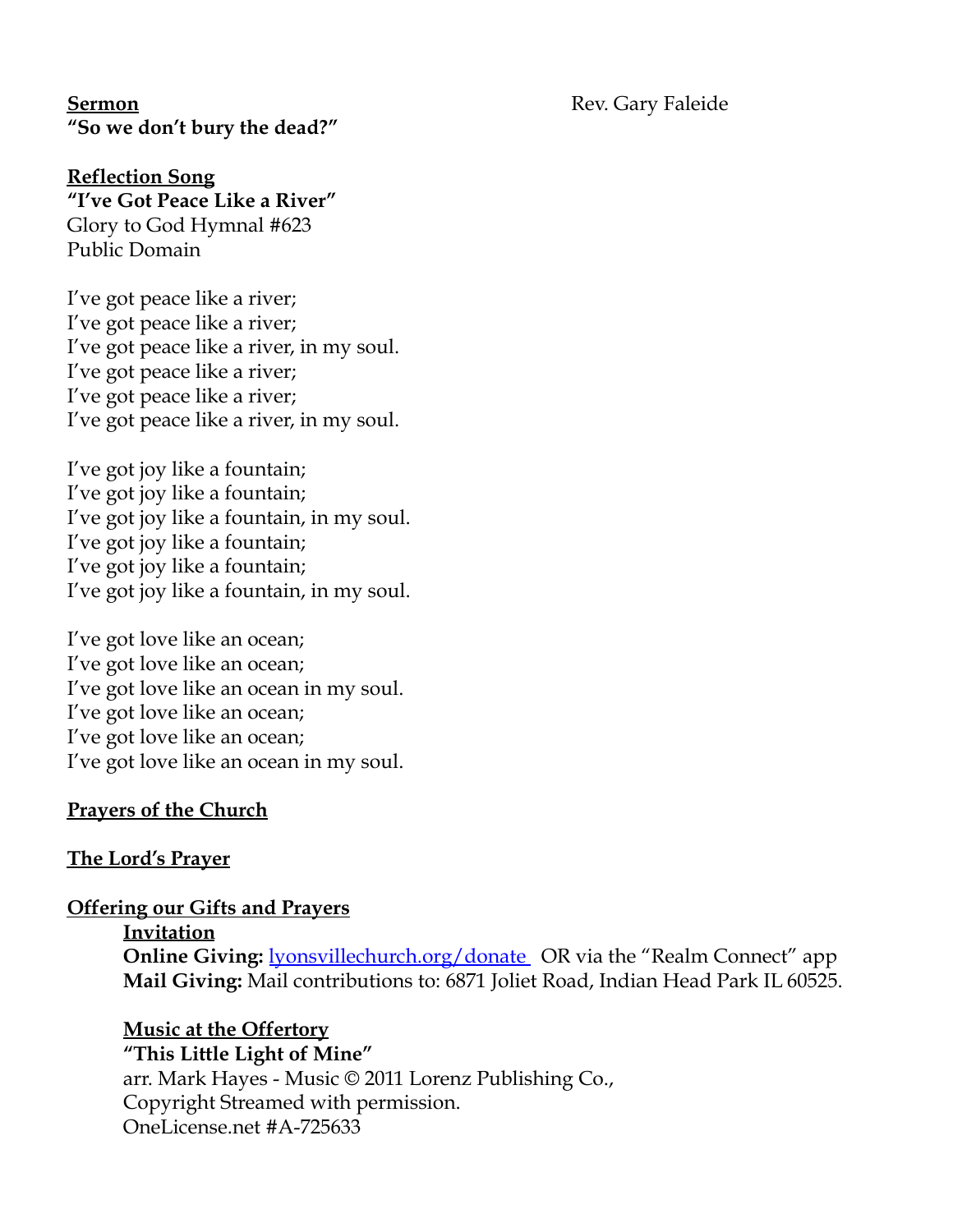#### **Doxology Prayer of Thanks**

### **Announcements**

#### **Closing Song "Will You Come and Follow Me"**

Glory to God Hymnal #726 Words & Arrangement © 1987 WGRG, Iona Community (admin. GIA Publications, Inc.) Printed & Streamed

"Will you come and follow me if I but call your name? Will you go where you don't know and never be the same? Will you let my love be shown; will you let my name be known; will you let my life be grown in you and you in me?"

"Will you leave yourself behind if I but call your name? Will you care for cruel and kind and never be the same? Will you risk the hostile stare should your life attract or scare? Will you let me answer prayer in you and you in me?"

"Will you let the blinded see if I but call your name? Will you set the prisoners free and never be the same? Will you kiss the leper clean and do such as this unseen, and admit to what I mean in you and you in me?"

"Will you love the 'you' you hide if I but call your name? Will you quell the fear inside and never be the same? Will you use the faith you've found to reshape the world around, through my sight and touch and sound in you and you in me?"

"Lord, your summons echoes true when you but call my name. Let me turn and follow you and never be the same. In your company I'll go where your love and footsteps show. Thus I'll move and live and grow in you and you in me.

**Spoken Blessing** Rev. Gary Faleide

*One:* The Lord bless us and keep us;

- **All: The Lord make his face to shine upon us**
- *One:* and be gracious to us;
- **All: The Lord lift up his countenance upon us**
- *One:* and give us peace. Amen